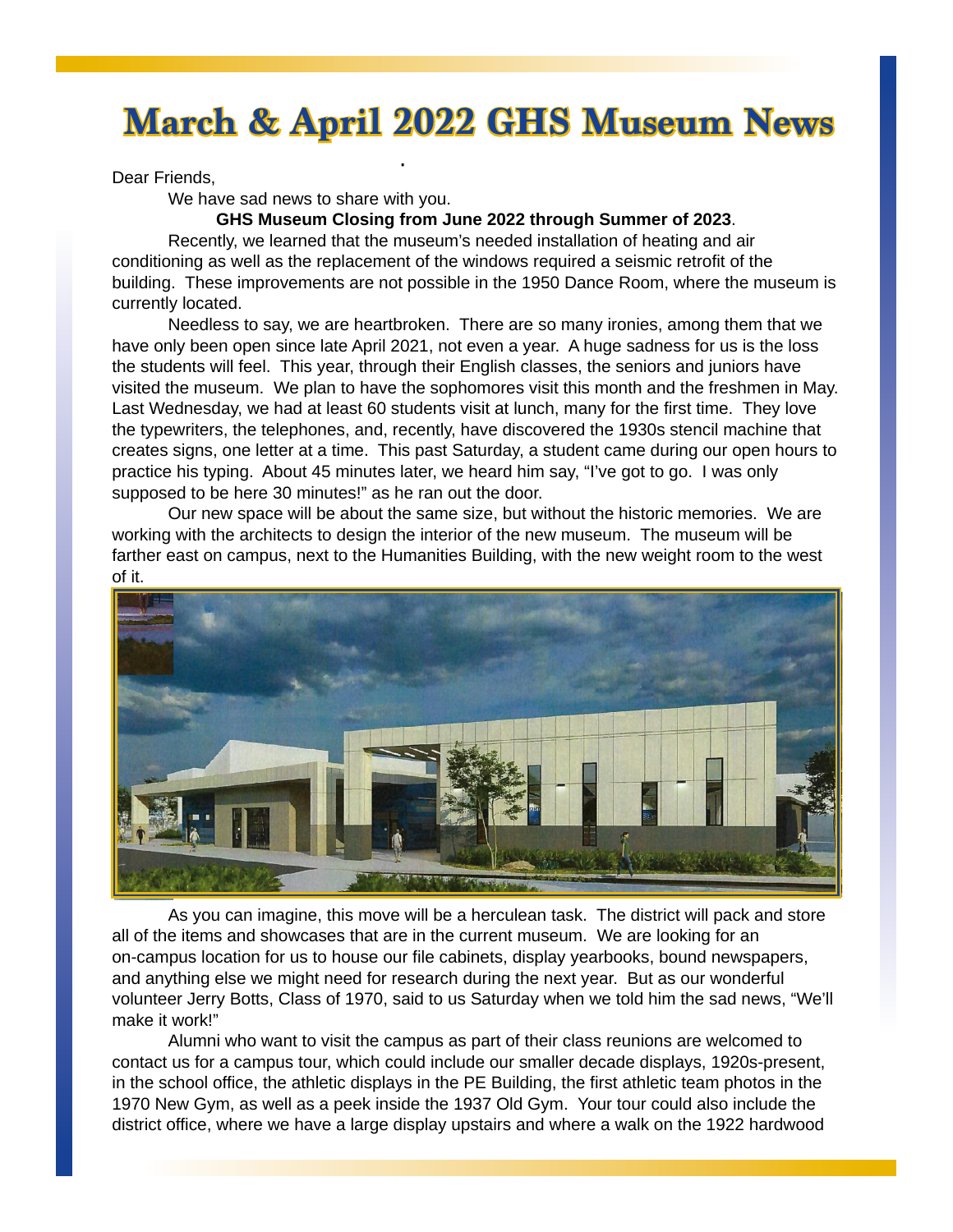floor in the hallways will rekindle many memories. **Please contact us to confirm a time and a date for your class**. Our thanks to Principal Dan Barnes and Superintendent Theresa Kemper for their support.

## **Passing of Beloved GHS Teachers**

**John L. "Larry" Hoefer, Physics and Chemistry Teacher 1966-1978**

While his time at GHS was short, his impact was large as evident from two former student memories.

Phil Kerig recalls, "Mr. Hoefer was my freshman Science teacher '69-70 and senior Physics teacher '72-73. The epitome of "tough but fair". Emphasis on the former. I was class clown in every class but his! His Physics lessons are with me still. We will miss him."

Another alumnus Richard Hensel remembers, "I had him in '72-73 as 1/2 of a freshman chem/ physics intro course and also in '74-'75 physics class. Remember TTY punch tape computers?? Anyone remember the cream pie episode? He took it so well. We were very lucky with all the quality teachers at Grossmont High at the time. Thank you, John, for your dedication to your students. I cannot forget his white shirt, tie and pocket protector."

https://www.legacy.com/us/obituaries/sandiegouniontribune/name/john-hoefer-obituary?id=3199 9089

#### **9th and 10th Grade English Teacher Debbie Neel**

Six years ago, Debbie, who came to Grossmont after many years at Mt. Miguel HS, died quite suddenly in January from acute monocytic leukemia, AML monogenic subtype.

Her fellow English teacher Laurie Jensen remembers, "Debbie loved her students and she had a really good sense of humor. She was always giving little one-liner type jokes to the class, so I'm told. She usually ate her lunch in her classroom so that it was available for students to come in and hang out and be able to talk to her if they needed to. She really liked coming to Grossmont because at Mount Miguel they didn't teach a full novel, so she really appreciated that we taught novels."

Debbie's memorial service is on March 19th, 2022 at 10:00 am at Shadow Mountain Community Church, 2100 Greenfield Drive, El Cajon, CA 92019, Main Auditorium.

#### **1922 "Castle" Museum Art**

Since its earliest years, Grossmont High School's original 1922 granite school building has been an ideal model for artists to capture. The granite design, its location on the hill straddling the boundaries of La Mesa and El Cajon, and its proximity to the railroad, now trolley, tracks, have made it an East County landmark, leading many to give directions referring to its presence.

The museum's most recent artistic donation has an interesting history. The journey began with a luncheon in Chicago of a group of four Class of 1959 alumni**,** which commercial illustrator Bob Happ attended.

Alumnus Marti Ballance Guarin shared that during the luncheon, "Bob asked about Grossmont High. He later looked it up. Was I amazed when Bob told me his plan to donate his drawings of Grossmont High School then and GHS today in honor of the Class of '59! It was a wonderful initiative of his. The drawings are beautiful and evocative. He also did small versions for each of us. They so bring back our Grossmont years."

The entire article on Grossmont HS's "Castle" artwork is available on our website at https://www.foothillermuseum.com/footsteps.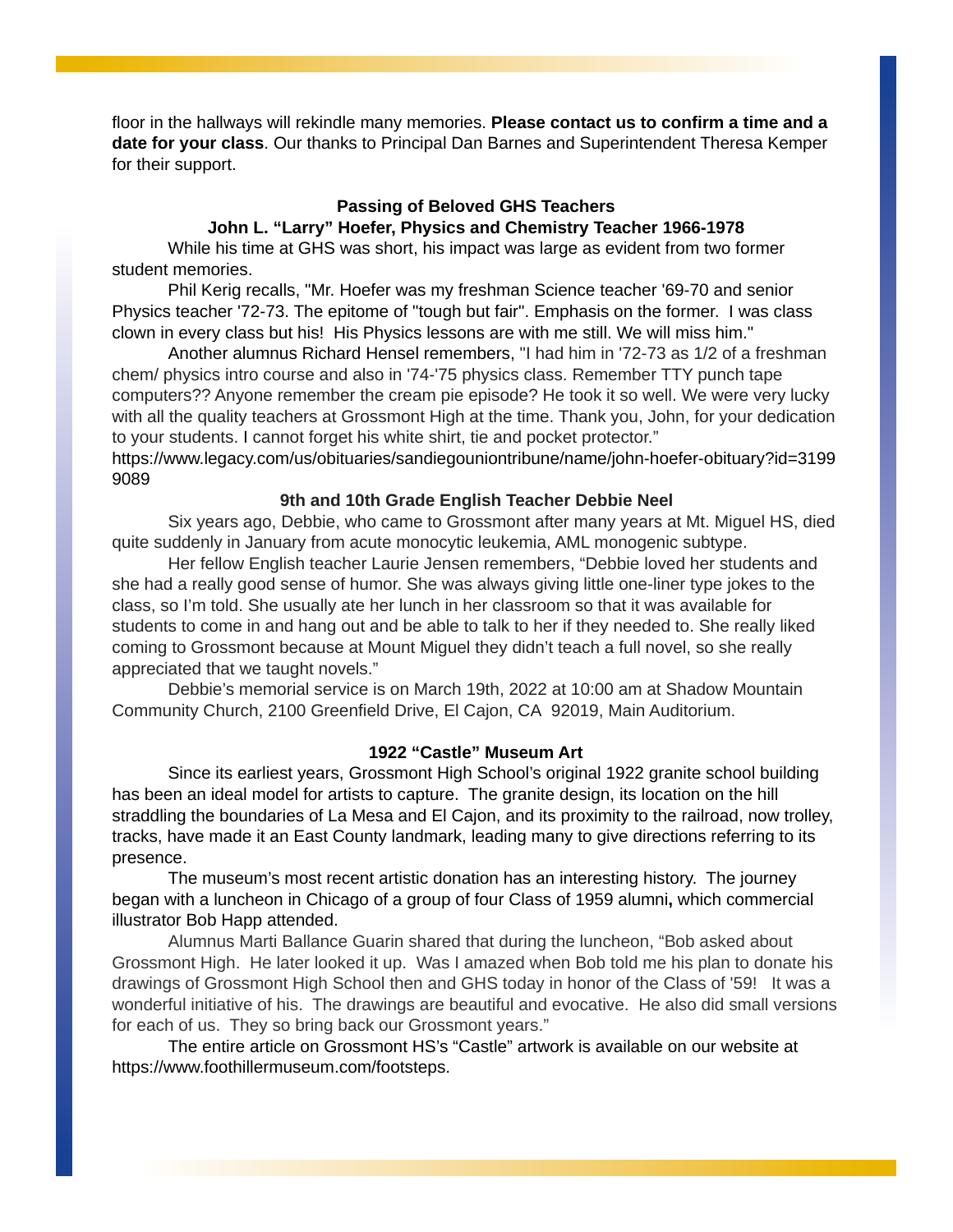

**Students Rodolfo Saulog and Christian Vatacio with 2022 Drawings 1922 "Castle" and 2016 GHS Office**

## **Yes, There Was a G on Cowles Mt!**

The history of the iconic G on the Hill dates to the 1920s in various locations around GHS and now in the front of the school.

Finally, thanks to Carol Smith, Class of 1970, we have a photograph of the G on Cowles Mt. As Carol shared with us, "While scanning old slides, I found a picture of me and my parents taken in 1956 or 1957 taken on Mt Helix with the " G" in the background. I remembered a request for a photo so here is the one I found. Thank you for all you do to keep our memories alive!"

We previously had asked the SDSU Special Collections archivist, LM Historical Society, Mission Trails Park, and none of them had a photo of the G. We grew up on Dallas St., but never took a photo of the G….that we know of…we need to search some old photos, right? If you have a photo of the G on Cowles Mt. or of students whitewashing the G, we'd love to have a copy of it.

> *Foothill Echoes* December 2, 1936 ORCHIDS— TO THE BOYS OF THE HI-Y WHO VOLUNTEERED THEIR ANNUAL SERVICE OF RE-PAINTIING DURING THANKSGIVING VACATION THE WHITE "G" ON THE HILL WHICH LIES NORTH-WEST OF THE SCHOOL.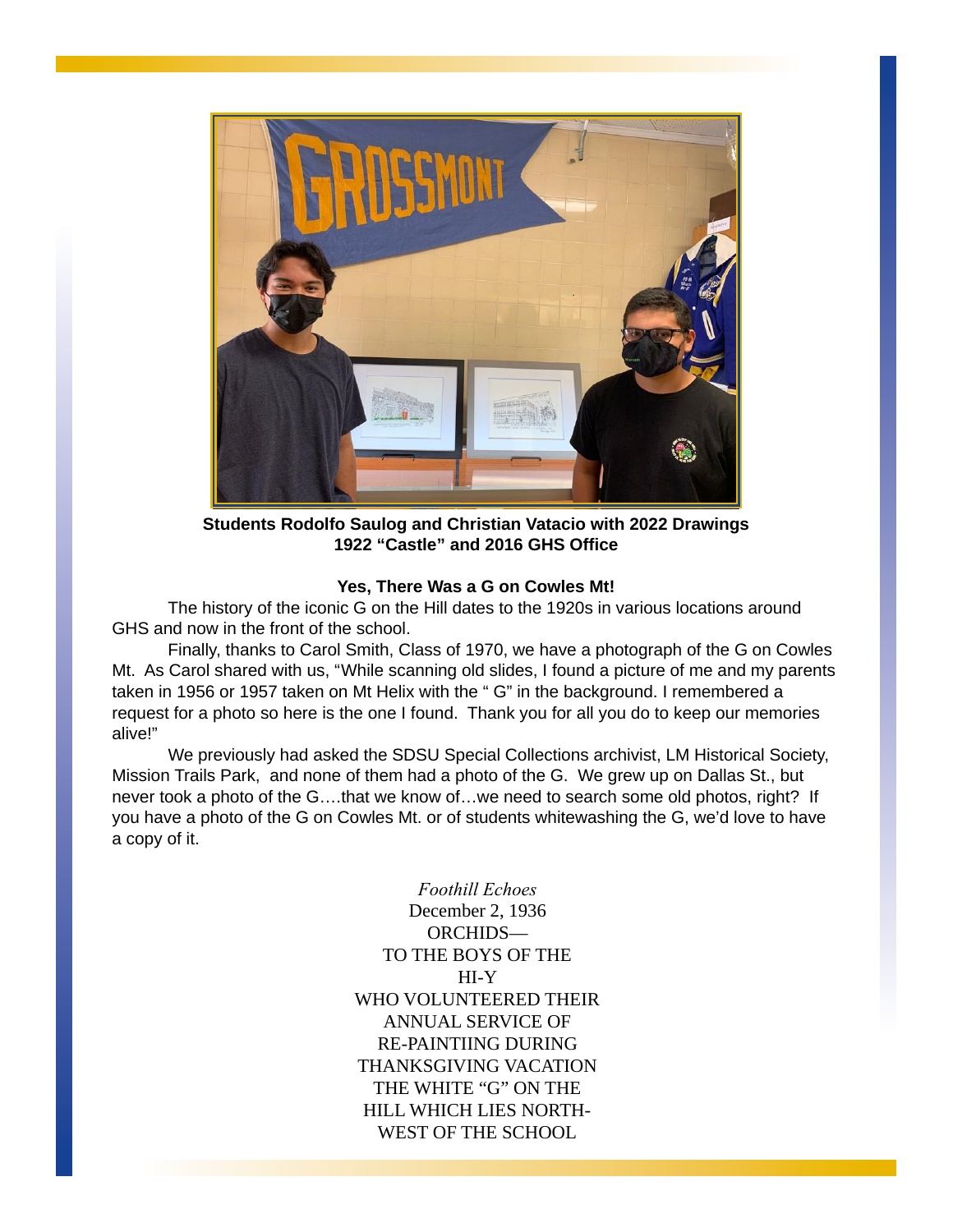



TO THE BOYS OF THE

December 2, 1936



**1960 Freshmen at Cowles Mt.**



Oh, those layal Freshmen, whitewashing Grossmont's "G".<br>**1961**